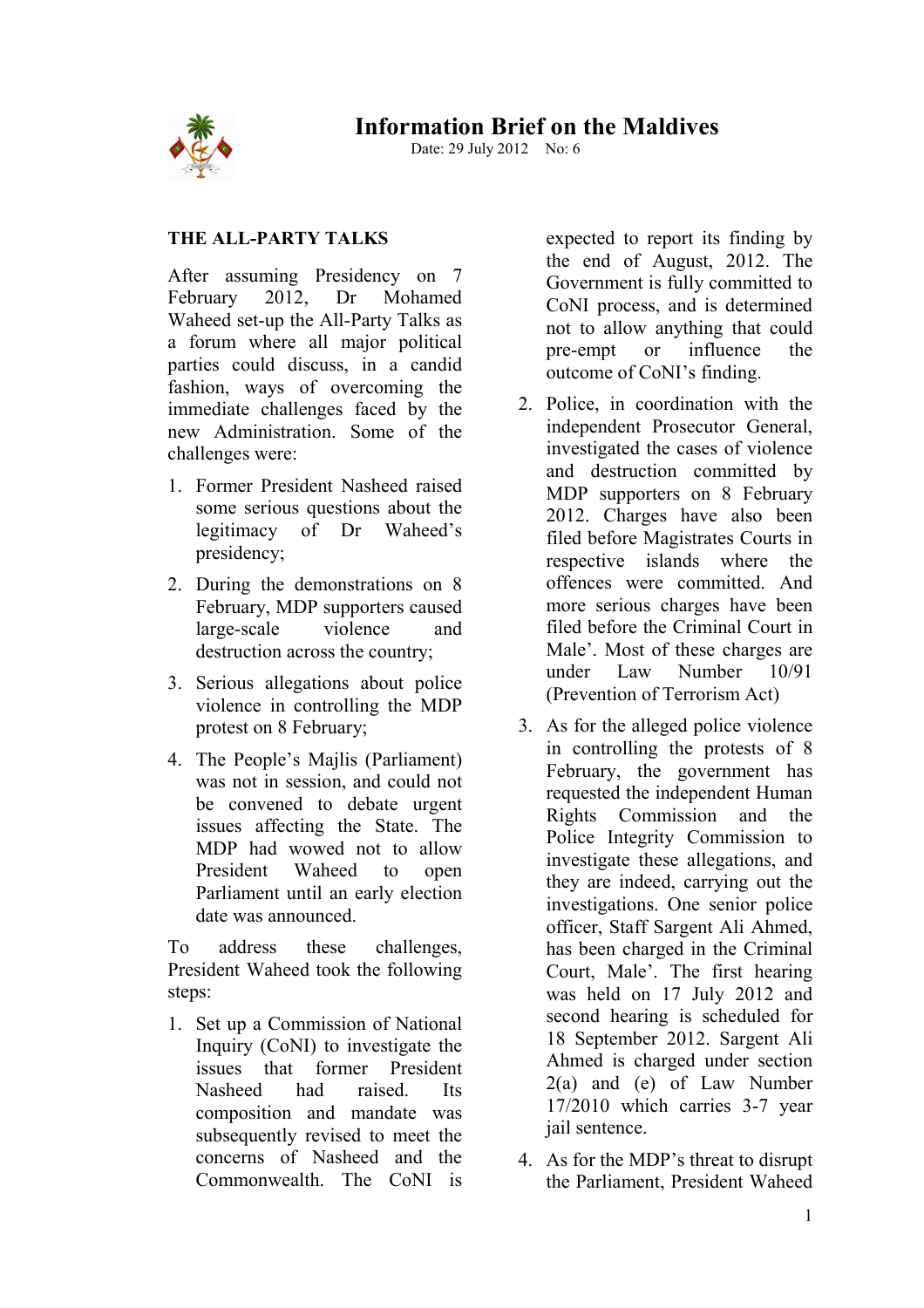setup the All-Party Talks, with Mr Ahmed Mujuthaba as the convenor, assisted by a UN mediation expert. Before appointing Mr Mujuthaba, the President shared his name with the MDP, but did not receive a response.

The Primary purpose of the All-Party Talks was to allow peaceful opening of the Parliament. Several meetings were held, but without success. To get a breakthrough, President Waheed, and Indian Foreign Secretary Mr Ranjan Mathai also attended the Talks. Despite all efforts, the MDP did not allow to hold a peaceful opening of the Parliament on 1 March. After several attempts by the Government to address the concerns of the MDP, the state opening of the Parliament was held on 19 March, amid violence inside and outside the Majlis by MPs belonging to the MDP.

After the Parliament was opened on 19 March, the convenor of All-Party Talks, Mr Mujuthaba proposed to end the Talks. However, the Speaker of the Parliament, Hon Abdulla Shahid, realising the fluid nature of the political situation in the country, urged Mr Mujuthaba to continue with the Talks so that there would be two parallel tracks for holding national dialogue; the Parliament and the All-Party Talks. If one track fails, the other would still be open.

Following the violent disruptions by the MDP MPs during the opening of the Parliament, some political parties in the Coalition Government (namely Peoples Progressive Party (PPM), Peoples' Alliance (PA), and Adhaalath Party (AP) pulled out of Talks. These parties, however,

returned to the Talks following repeated calls by President Waheed.

## *Agenda of the Talks*

After several rounds of discussions, the participants agreed to the following agenda for the Talks:

The parties attending the All-Party Talks also agreed to the following order of discussion.

*Agenda item 1: Discussion on resolving the on-going disruption and violence* 

- The role of political parties.
- The role of NGO's.
- The role of media.
- The role of government.
- The role of the police.
- The role of other bodies or actors.
- Peaceful protests and assemblies (constitutional right).
- Possible symbolic gestures to reduce tension.

*Agenda item 2: Discussion on assessing the State Budget* 

- Current accumulated deficit.
- Forecast deficit for 2012.

*Agenda item 3: Discussion on reforming and strengthening independent institutions and independent posts* 

- How to secure meaningful independence to State institutions and to the leaders of these institutions?
- Are there are any amendment needed to the relevant articles of Constitution?
- Are the independent institution's organic laws completed? Do they need to be revised?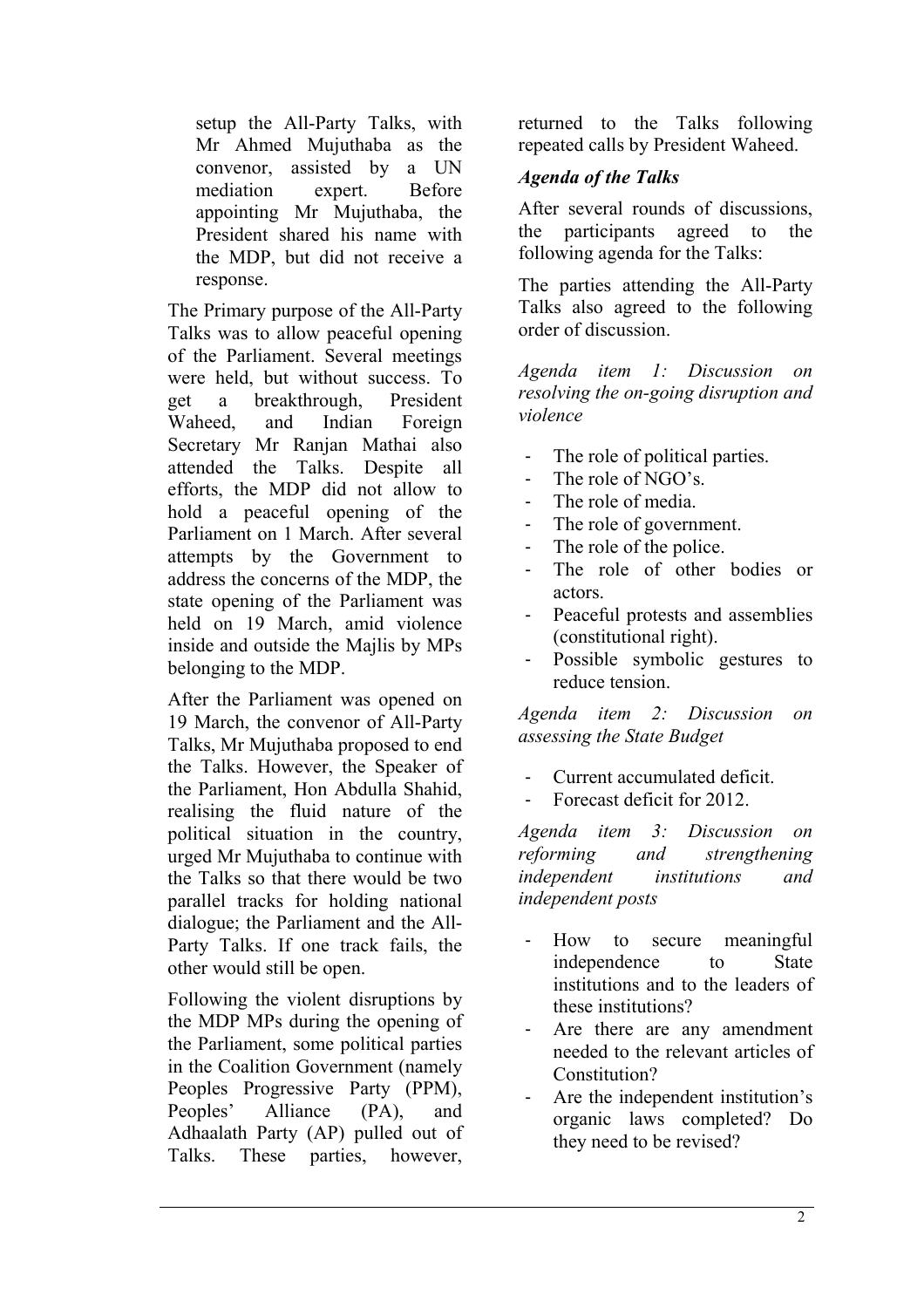What are other possible reforms need to strengthen the independent state institutions?

*Agenda item 4: Discussion on identifying the Laws to be amended and new Laws to be enacted* 

Laws listed for possible revisions are:

- Election Commission Act.
- Prosecutor General's Act.
- Laws relating to the Judiciary:
	- Judicial Service Commission Act.
	- Judges Act.
	- Courts Act.
- Police Act.
- Defence Force Act.
- Other Acts. List of Bills for possible enactment:
- Political Parties Act.
- Bill on Wiretapping (to ensure privacy as per Article 24 of Constitution).
- Bill defining the powers of the President under Article 115 of the Constitution.
- Prisons Act.
- Criminal Procedure Act.
- Privatization Act.
- Financial Reserves Act (to address issues raised by Article 250 of Constitution).
- Penal Code.
- Evidence Act.
- New Act on Anti-Corruption.
- Other Acts or Codes.

*Agenda item 5: Discussion on possible amendments to the Constitution* 

- Amendments related to reforming Judiciary.
- Amendments related to reforming the Defence Force.
- Amendments related to reforming the Police.
- Amendments relating to holding early Presidential elections (in relation to Agenda Item 6).

*Agenda item 6: Discussion on determining a date for an early presidential election* 

- Questions relating to this agenda item were:
	- Why and why not hold early elections?
	- Financial cost of holding an early election
	- Securing free, fair and transparent elections whenever elections are held.

As agreed by the participants, the Talks were held at Bandos Island Resort from May 31 to June 2, 2012. However, despite a 16-hour marathon session, the parties could not agree on Agenda Item 1. The MDP failed to give assurance that it would refrain from violent activities and street demonstrations. As a result, the Talks could not proceed to other agenda items.

## *New Proposals about the Talks*

On 26 July, the Convenor of All-Party Talks, Mr Mujuthaba and UN Resident Coordinator Mr Andrew Cox met with President Waheed and conveyed that former President Nasheed was willing to stop the street demonstrations if 1) Talks are resumed at the highest level, and 2) discussion of CoNI's possible outcomes are included on the agenda of the Talks.

The Government studied the proposal and on 27 July, it conveyed the following response: